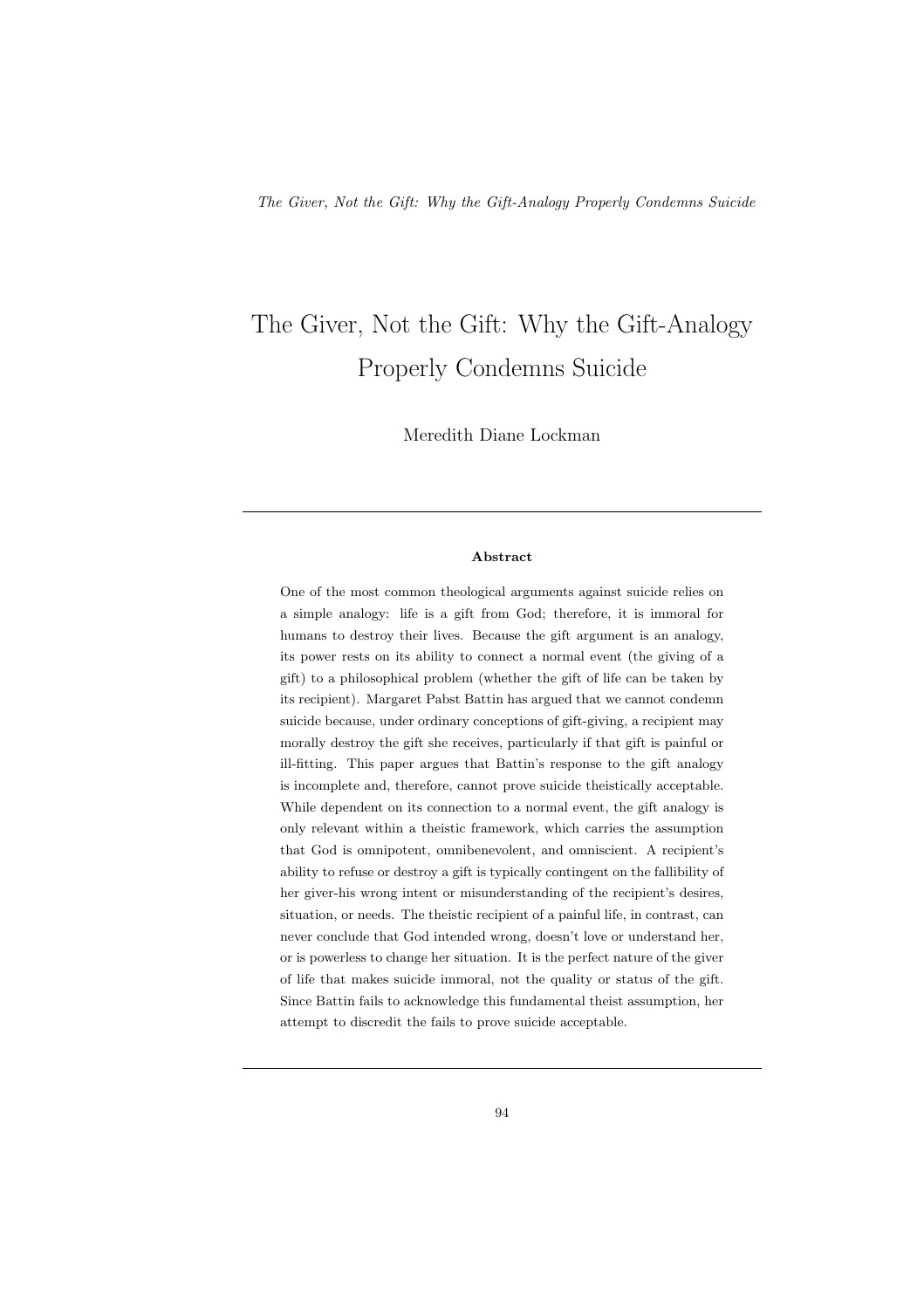One of the most common theological arguments against suicide relies on a simple analogy: life is a gift from God; therefore, humans should not destroy their lives. Since the gift argument is an analogy, its power rests on its ability to connect a normal event (the giving of a gift) to a philosophical problem (whether the gift of life can be taken by its recipient). Margaret Pabst Battin, in her book, The Death Debate, argues that the gift analogy cannot successfully demonstrate the immorality of suicide. Like the analogy itself, her argument relies on common beliefs about proper behaviour towards gifts. Most importantly, she notes that the recipient of a gift is not morally prohibited from destroying her gift:

"In giving a gift, the donor relinquishes his or her rights and control over the gift item; if he does not, then the item is not a genuine gift. Thus if life is really a gift from God to the individual, it is that ... person's to do with as he or she chooses" (1995, 38).

Battin raises an important point: if recipients may morally destroy ordinary gifts, why may they not morally destroy the gift of life through suicide? Does this concern prove the gift analogy useless? I argue that it does not. The gift analogy still demonstrates the immorality of suicide within a theistic framework, which is the only framework in which the analogy is used or coherent. Although Battin meets the theist halfway by giving credence to the gift analogy, she cannot discredit the theist's position since she fails to seriously consider the theist's fundamental beliefs about the nature of God-namely, God's omnipotence, omniscience, and omnibenevolence. By ignoring the theist's fundamental assumption, she attacks a semi-theistic view and makes her argument irrelevant. She therefore ignores the one component of the gift analogy that can demonstrate its usefulness: how the perfect nature of the Giver establishes a prohibition against the destruction of the Giver's gift of life.

After more fully outlining and critiquing Battin's argument against the gift analogy, I argue for the success of the gift analogy by emphasizing the theistic assumption Battin ignores: the character of God. Gift-giving is composed of three parts - the giver, the recipient, and the gift. Battin has placed her primary focus on the gift. I place my focus on the giver, arguing that a giver - by her love and total knowledge - may make certain gifts immoral to destroy. Of course,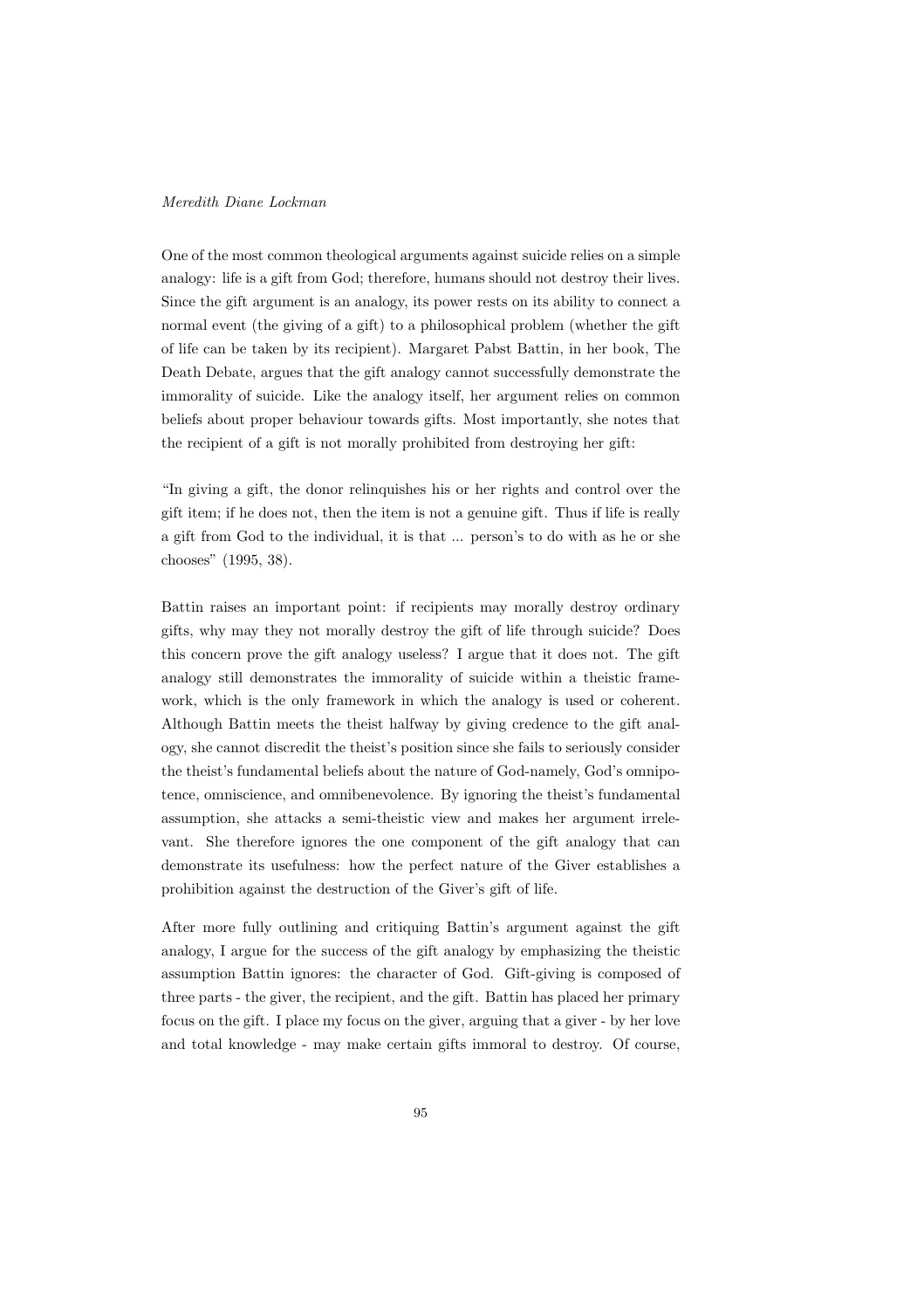a human giver can never entirely obligate her recipient not to destroy her gift since human love is never perfect and human knowledge is never complete. Yet the analogy helps to disclose the immorality of destroying a gift given by God, who - in the theistic conception - loves perfectly and knows entirely.

A brief caveat: the gift itself may easily prompt gratitude or a desire to keep the gift. If it does, its recipient will likely not destroy it. Since humans commit suicide primarily out of dissatisfaction with their lives, the gift analogy pertains to gifts that do not prima facie elicit gratitude, although I will argue that certain "bad" gifts should prompt gratitude.

## I. Battin's Argument

Battin prefaces her argument by noting that religious analogies against suicide mainly fall into two camps: analogies based on established beliefs about property and analogies based on personal relationships (35). Battin grants that the gift analogy "involves both property and personal-relationship notions" (38), but classifies it as primarily relevant to property analogies (35). This classification allows her to focus on moral intuitions about the acceptable treatment of gifts, not on proper treatment of the giver. In discussing the moral treatment of gifts, Battin deals with what I've labeled two categories of response.

### The External Response

The first response I see in Battin's argument is an external one: whether one keeps, throws out, or destroys a gift. Since suicide is not the disposal of a gift, but its destruction, one's decision to dispose of (as opposed to keeping or destroying) a gift is irrelevant to the gift analogy. The gift analogy is relevant to whether one may keep or destroy God's gift of life. Battin indicates, as shown in the quote above, that it is not wrong to "destroy something because it is a gift" (39). I take no issue with Battin's intuition. The fact that something is a gift does not make it immoral to destroy that thing. I disagree, however, with Battin's argument that the quality of the gift determines whether its recipient may morally destroy it. Battin argues that if the gift can be of use to someone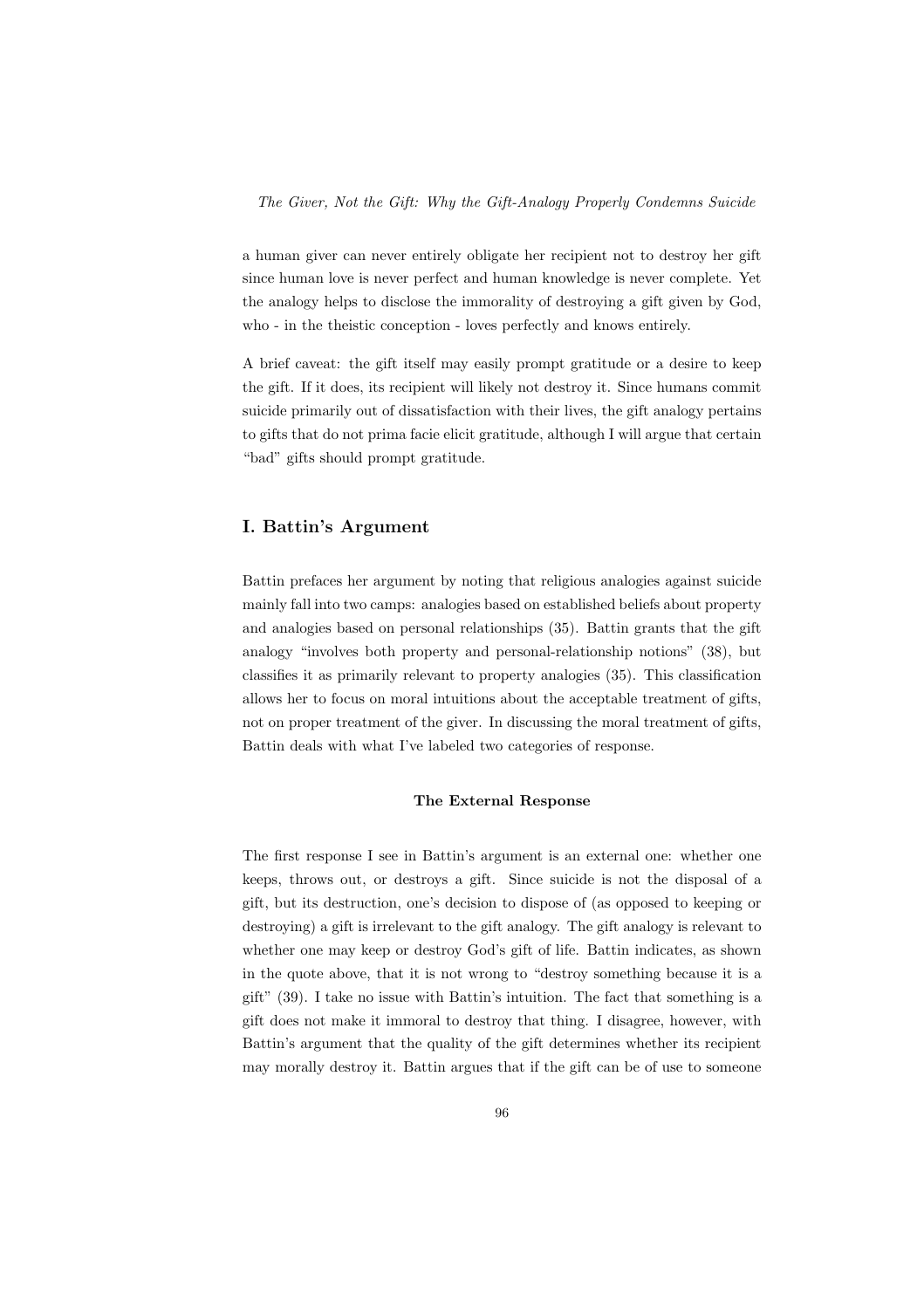else - as could fifty dollars or a warm coat - the recipient would be wrong to destroy the gift (38). If, alternatively, the gift is defective or unhelpful, a recipient should feel no qualms in destroying it. This intuition, however, isn't played out in everyday gift-giving. Even if a gift is defective or unhelpful to the recipient, the recipient might feel obliged to keep the gift. Typically, this feeling of obligation stems from the recipient's understanding of the intent of the giver. If the giver intended well, but the intention wasn't well executed, the recipient might keep the gift out of respect for the giver's intent. Battin recognizes this intuition, but her argument correctly, I think - implies (though does not directly state) that, even if the giver's intentions were good, the recipient isn't obligated to keep the gift (40). Instead, his internal response of feeling gratitude, its absence, or ingratitude matters more.

## The Internal Response

This is the second category of response I see in Battin's argument: the internal response of gratitude. As in the first, external category, Battin believes that the recipient's response is conditioned by the quality of the gift. If the gift is "unattractive, ill-fitting, or spoiled ... damaging to one's health or one's values ... unnecessary, burdensome, or embarrassing" (39-40), one should not feel obligated to express or feel gratitude. As in the first category, Battin leaves some leeway for the intent of the giver. She gives the example of a small child who gives his mother three acorns glued to a rock - neither a beautiful nor useful gift. Battin suggests that the mother should feel grateful for her boy's intentions, not his product (40). Note, however, that Battin's example deals only with givers whose abilities are less than average or not fully formed. She claims that the acorn-rock, if given by an esteemed artist, would likely lead its recipient to "suspect hastiness, lack of interest, lack of understanding, jokesterism, or even malevolence behind the gift" (40). Battin's argument necessitates that a defective, harmful, or useless gift correctly indicates the intent and character of its giver, provided the giver is not handicapped mentally, physically, or financially. She uses this implication to derive a conclusion about the character and intentions of a God who gives painful lives to some people. Since God's abilities are unlimited, he possesses "the ability to fashion for any individual a pleasant and attractive life, including a healthy body, a sane mind, and comfortable cir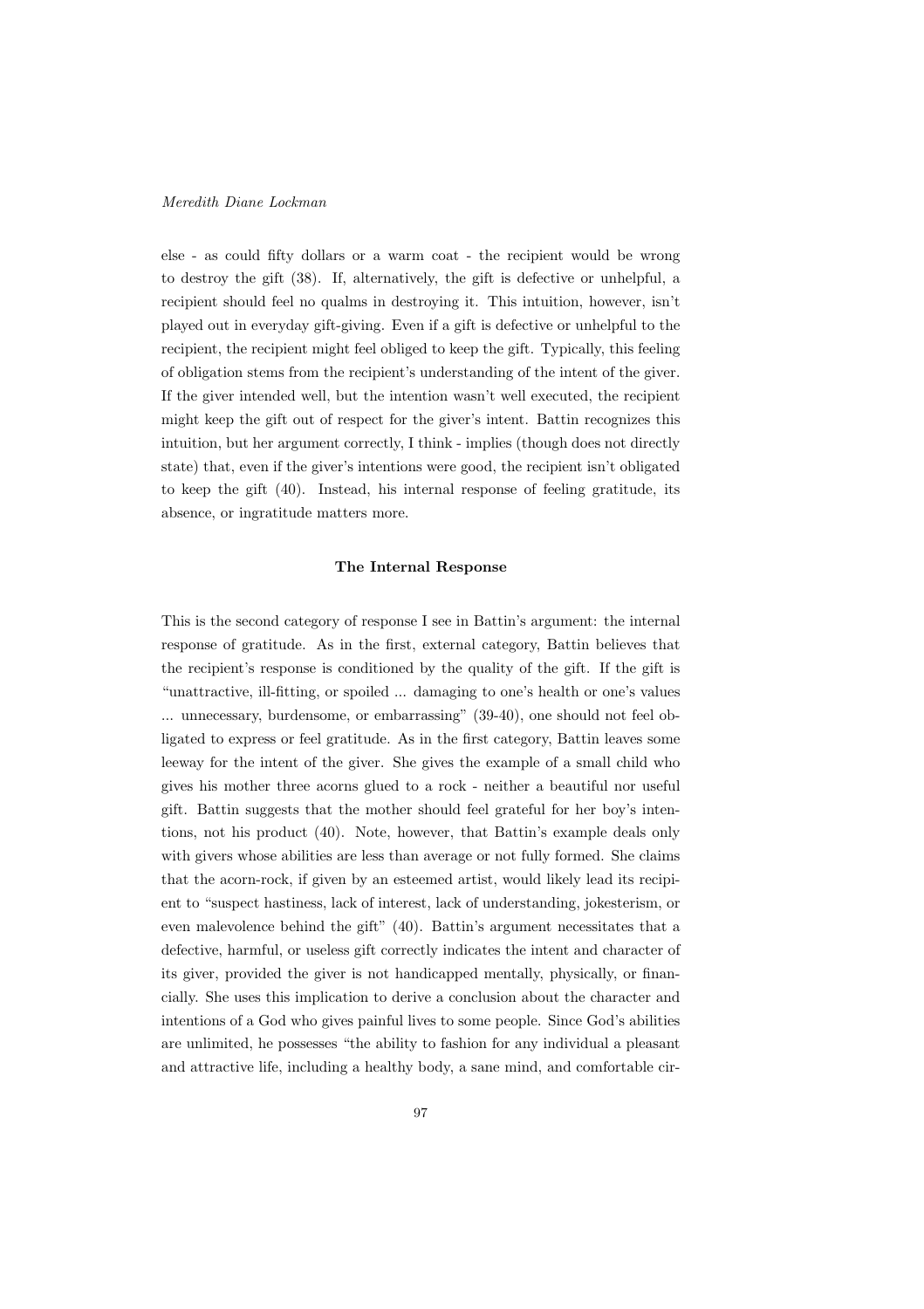The Giver, Not the Gift: Why the Gift-Analogy Properly Condemns Suicide

cumstances" (40). Because God gives painful lives to some people, he must be a cruel or impotent god. Battin thus transmutes the gift analogy's prohibition against suicide into the problem of evil (41).

Notice that she has drawn a conclusion that contradicts the theist's fundamental assumptions. Her argument may cause less-committed theists to question their beliefs, but it will neither dissuade committed theists from their faith, nor disable for them the strength of the gift analogy. In order to demonstrate the uselessness of the gift analogy to theists, Battin must begin with the assumption that God exists, and is omnipotent, omniscient, and benevolent. Battin has not done so, which makes her argument irrelevant to theists, the only people to whom the gift analogy matters. From the theist perspective, an unhappy or painful life doesn't indicate God's cruelty or weakness; rather, God's love and power indicate that the unhappy or painful life has a worthwhile purpose, one that is ultimately good for its recipient. In order to clarify the importance of this assumption to the viability of the gift analogy, I strengthen the theist's gift analogy by relying on the assumption Battin ignores. Under the theist's assumption of God's benevolence, omnipotence, and omniscience, the gift analogy patently demonstrates the immorality of suicide. Battin, ignoring this assumption, has focused primarily on the quality of the gift - both to determine the morality of destroying it and in ascertaining the intent of the giver. I place my focus on the perfect giver.

## II. Answering Battin: On the Giver

I begin my argument by disproving Battin's claim that the character and intent of the giver can be inferred from the giver's gift (provided the giver isn't physically, mentally, or otherwise handicapped). Consider the following example. Say a woman - Amelia - receives a broken watch from her partner for Christmas (in earnest, not in jest). The watch's face is smashed in and its clasp has been sawn off. Amelia feels that the present is worthless, devoid of use and beauty. Does this ugly, broken watch indicate that her partner has bad intentions or character? Not necessarily. Consider the following possibilities. Her partner could intend for them to fix it together and thereby build a memory of com-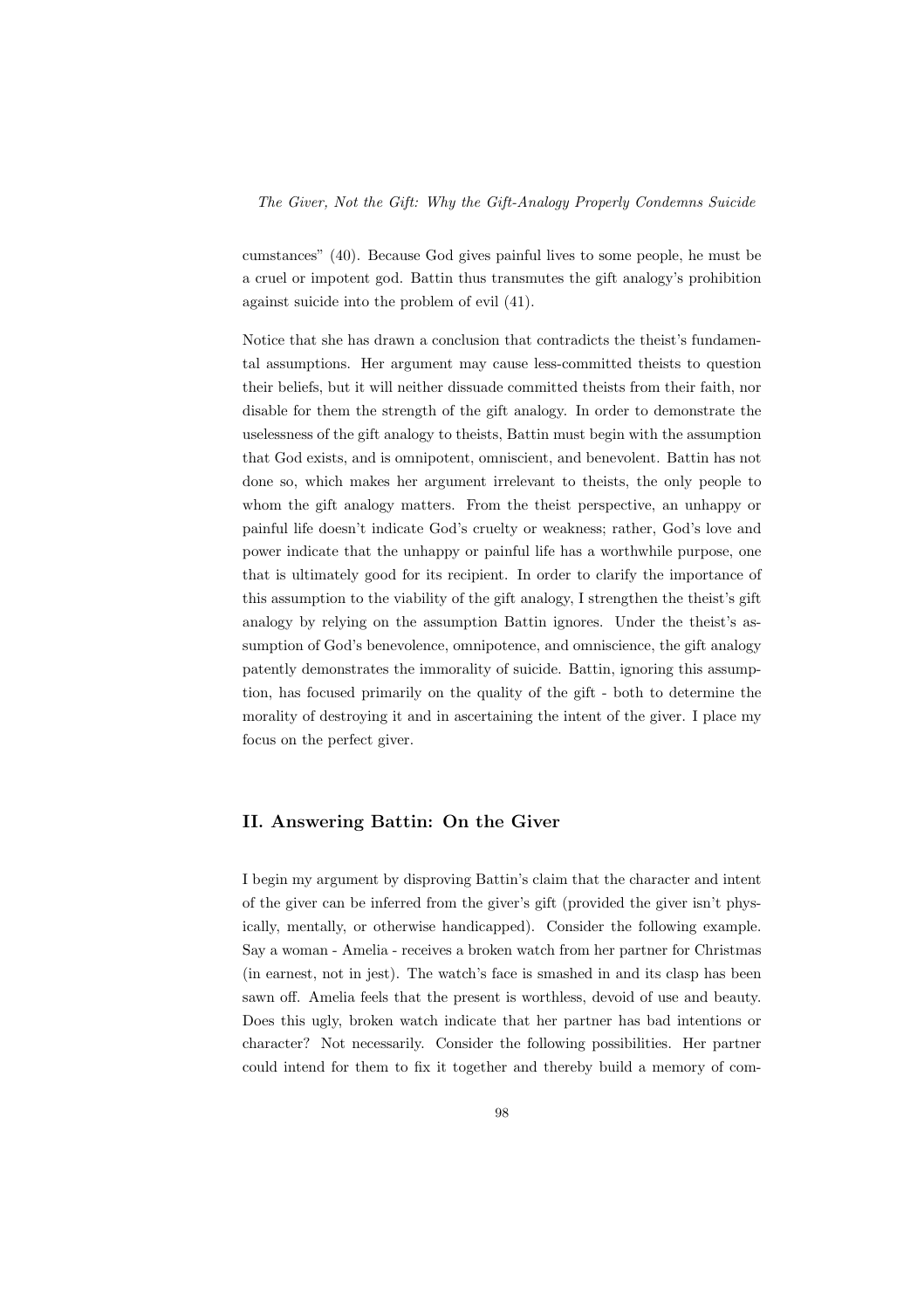pleting a project as a couple. Perhaps the watch was his grandmother's and, although superficially ugly, is intrinsically meaningful. Or, its ugly face could make it purposefully repugnant to thieves, thus ensuring that Amelia - who has had bad luck with theft - will have one item no thief will steal. I give these examples to demonstrate that the apparent ugliness of a gift does not indicate ugly intentions. The apparent quality of the gift, therefore, does not determine the proper internal response. An ugly gift does not remove from its recipient an obligation to feel gratitude. Gratitude derives from understanding the intentions of the giver. It would seem bad to be ungrateful for the watch once Amelia realized that her partner had planned to give Amelia his grandmother's watch as a token of both his and his grandmother's love. When the quality of the gift is poor, its recipient may still be obligated to feel grateful; this obligation would be created if the giver's intentions were kind. Therefore, the quality of a gift should not determine the recipient's internal response of gratitude or ingratitude.

Yet one could argue that the gift given Amelia is merely an unwanted gift; it isn't a painful one. Those who contemplate suicide have received lives that cause great pain or distress; they aren't subject to mere discomfort. Perhaps the good intentions of a giver can be outweighed by the pain of a gift, thus eliminating the rightness of gratitude as a response. I argue that, even when gifts cause pain, recipients should feel gratitude for the giver's intentions. An example from Harry Potter and the Chamber of Secrets helps illustrate my point.

Dobby the house elf ? who loves Harry Potter more than he loves any other creature ? learns that Lord Voldemort (the equivalent of Hitler in the Harry Potter series) plans to kill Harry while Harry is studying at Hogwarts School of Witchcraft and Wizardry. To prevent Harry from returning to Hogwarts after the summer holidays, Dobby creates several obstacles to Harry's return (Rowling 1999, 19 & 176). When Harry ignores these obstacles, Dobby magically (and anonymously) causes a Bludger - a very heavy ball - to knock Harry off his broom while Harry is playing Quidditch. Dobby hopes that ? by sending Harry to the hospital ? Harry will be frightened enough to leave Hogwarts, thereby escaping Voldemort's clutches. Consider Dobby's Bludger Dobby's gift to Harry. His gift causes great pain, but Dobby's intent is pure - to save Harry from death. Dobby explains his rationale: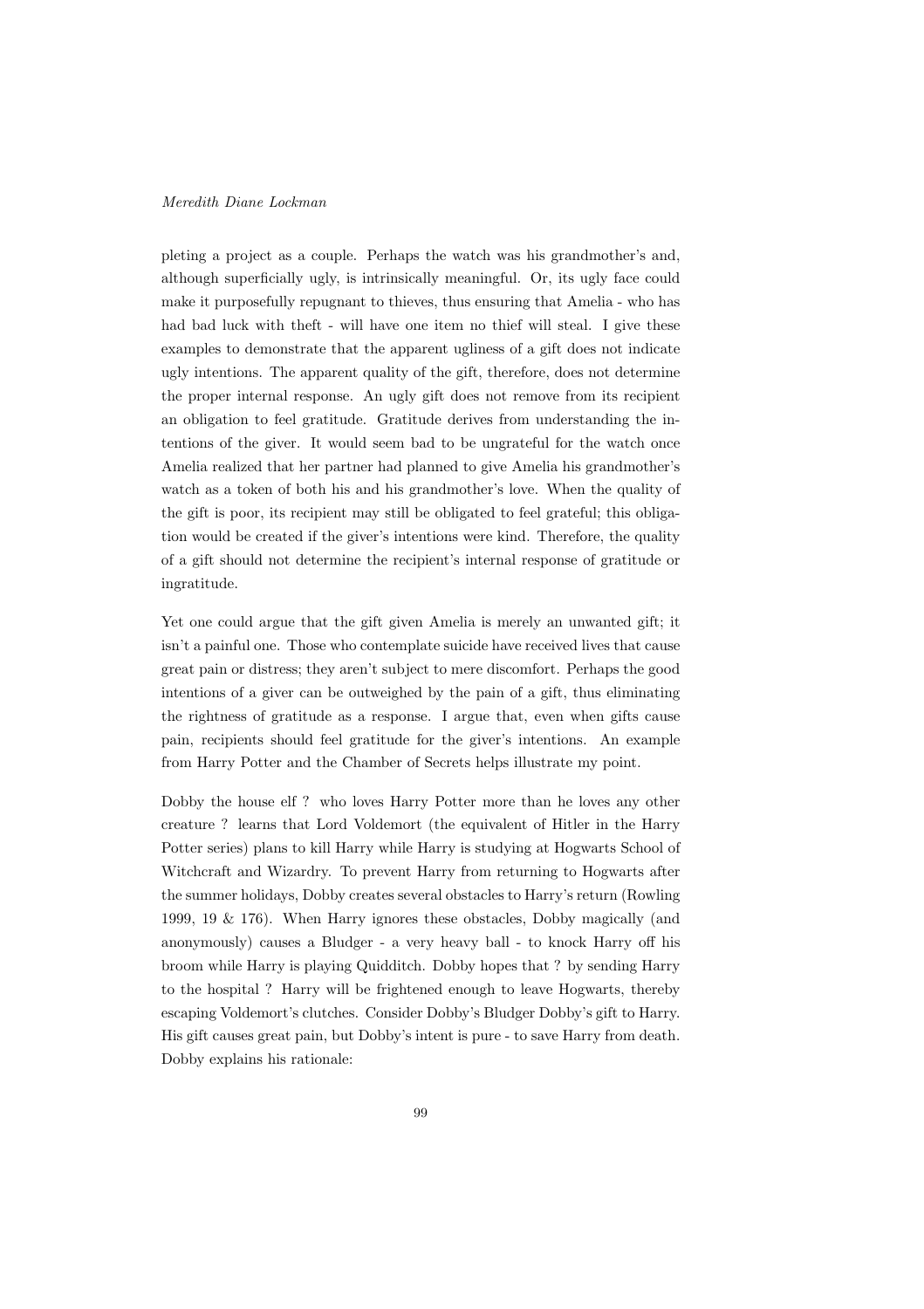## The Giver, Not the Gift: Why the Gift-Analogy Properly Condemns Suicide

"Harry Potter must go home! Dobby thought his Bludger would be enough to make -

'Your Bludger?' said Harry, anger rising once more. 'What d'you mean, your Bludger? You made that Bludger try and kill me?'

'Not kill you, sir, never kill you!' said Dobby, shocked. 'Dobby wants to save Harry Potter's life! Better sent home, grievously injured, than remain here sir! Dobby only wanted Harry Potter hurt enough to be sent home!' (177)".

Once Harry understands Dobby's rationale, I argue that he should feel grateful to Dobby. Indeed, Rowling seems to understand the importance of a giver's intent. Dobby's benevolent intention eventually exacts gratitude from Harry even though his gift exacts extreme pain. This excerpt from a popular story helps suggest that gratitude is due to those who intend good, even if their "gift" is extremely painful. One could easily imagine perverse scenarios in which gratitude is not due to those who harm us for our "good". These scenarios, however, serve to demonstrate the great importance of a giver's character and intent. If the giver truly intends well - if the giver loves the recipient, not in a perverse way, but in a pure one - the gift should normally prompt gratitude. Intention matters in prompting gratitude.

When we extend the analogy to God's gift of a painful life, all exceptions to the obligation of gratitude disappear. From the theist's perspective, God is omnibenevolent. Therefore, his gifts cannot be perverse or misdirected. Rather, God gives out of pure love; therefore, his gifts are good for those who receive them, regardless of how they appear. From the theist perspective - which, again, is the only perspective in which the gift analogy matters - painful lives are given for the good of those who receive them. The perfect love, power, and knowledge of the giver require gratitude from those who receive from the giver a gift.

Yet Battin rightly establishes that gratitude does not require that the recipient keep a gift. People might be required to be grateful to God for the life he has given them. But does gratitude require that they keep that life? Let's return to Amelia. I contend that Amelia would be wrong to destroy her watch if her partner's good intentions were realized: ie., Amelia and her partner fixed his grandmother's watch together, creating happy memories around the love they shared with her partner's grandmother. If she destroyed his gift after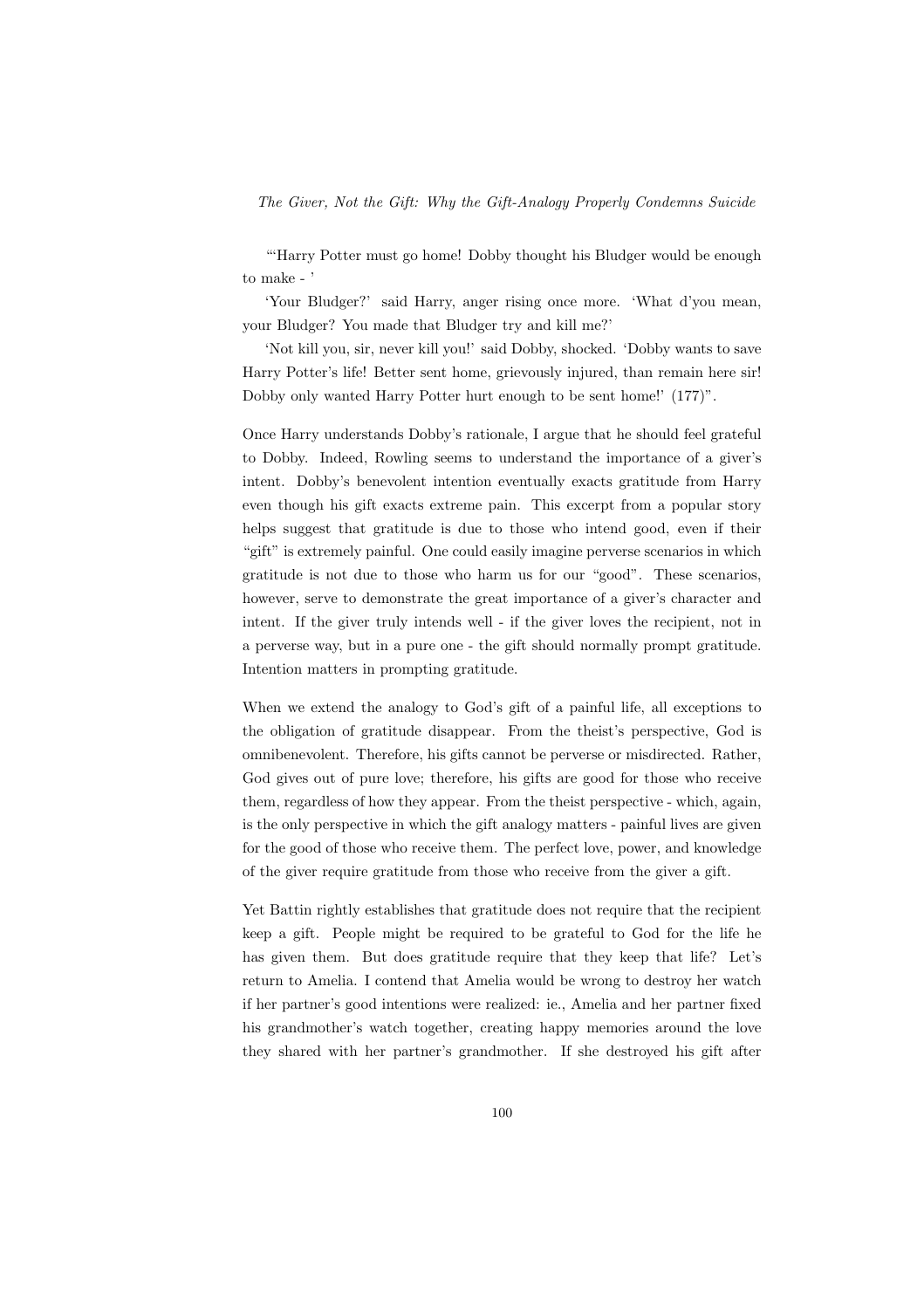they created happy memories together around it, her destruction would indicate spite, hatred, or indifference toward her partner. It certainly wouldn't indicate gratitude.

Yet circumstances might arise that would allow her to morally destroy the watch. Her partner could be held hostage by kidnappers who demand that Amelia destroy her watch, which they suspect contains a recording device. Alternatively, Amelia may find that the watch leaves a painful imprint and an unsightly stain on her wrist. In these scenarios, Amelia may morally destroy a gift that was given with good intentions, even though her partner's good intentions have come to fruition (ie., they fixed the watch together and formed a happy memory). These exceptions prove the rule. Amelia cannot express gratitude through destroying her gift unless circumstances arise of which the giver was unaware when he gave the gift. Presumably, Amelia's partner would want Amelia to destroy her watch to save his life. In the kidnapping case, Amelia would demonstrate gratitude or love by destroying the watch. If her partner were not held hostage by technologically challenged kidnappers, Amelia would likely demonstrate ingratitude by destroying the watch. Therefore, circumstances that were unforeseen by the well-intentioned giver may make it moral to destroy the giver's gift. If, however, the giver's good intentions come to fruition, destroying the giver's gift would generally demonstrate ingratitude. Apply this scenario to the theist's conception of the omniscient God. Circumstances will not arise of which God is not aware. To the theist, no kidnapper can throw a wrench in God's plans, nor will a painful imprint appear on Amelia's arm without God's foreknowledge. If a person has received a painful life, she must conclude that God benevolently intended for her to receive it. She cannot claim that God didn't foresee the circumstances in which she now finds herself; the escape clause in human giftgiving doesn't apply when God gives the gift. Since God is omnipotent, he could remove the pain; because he does not and is benevolent, the recipient must assume that the painful gift is good. Therefore, since the divine giver's good intentions will always be realized, the recipient is obligated to keep God's gift.

The gift analogy holds one other parallel to the gift of a painful life that is worthy of mention here. When Amelia receives the broken, ugly watch from her partner, she should not simply grit her teeth and work to produce grat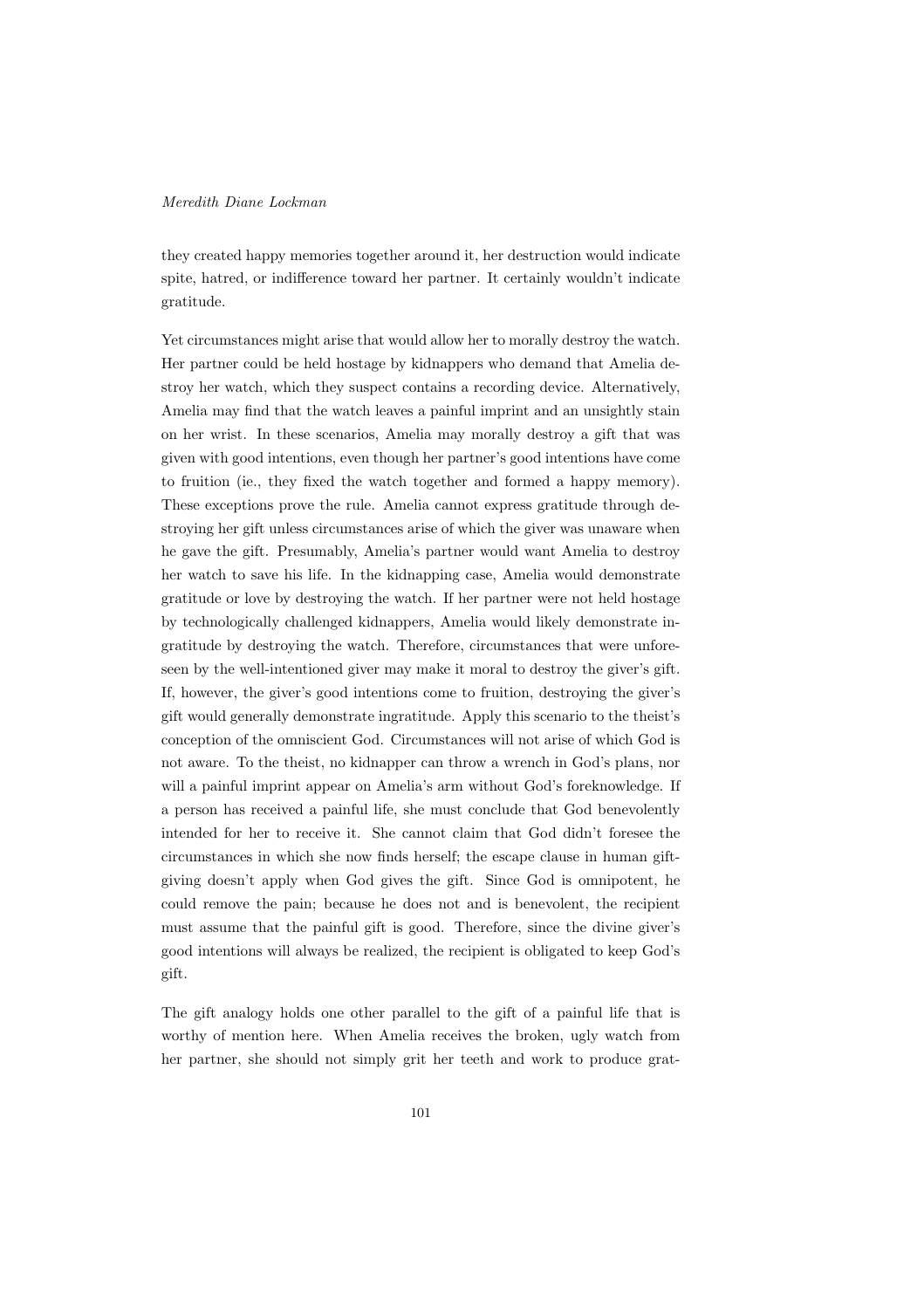The Giver, Not the Gift: Why the Gift-Analogy Properly Condemns Suicide

itude. Instead, communication must be initiated or received between Amelia and her partner in order for the true purpose of the apparently purposeless gift to be revealed. Only through communication can the good intent of the giver be revealed; communication can prompt true gratitude. In a similar way, the recipient of a painful life should not grit her teeth and force herself to believe that the gift is good simply because God has given it. Rather, a painful life should drive the recipient to prayer in order to understand how a seemingly bad gift is, in reality, good. A seemingly poor gift should prompt its recipient to communication with the well-intentioned giver.

## Conclusion

The theist's fundamental assumptions about the character of God gives the gift analogy its true strength. Since God is benevolent, omnipotent, and omniscient, the recipient of a painful life can never conclude that her life is too painful or useless to be endured. Instead, she is obligated to be grateful and not destroy her life; she should seek to understand the gift's merit through prayer and meditation. A recipient may morally destroy a gift for which she is grateful if circumstances arise that the gift's giver could not foresee. Since no circumstance is unforeseeable by the theist God, the recipient of the gift of life may not morally destroy her gift. Instead, though her life be painful, she is obliged to be grateful. By ignoring the theist's fundamental conception of God as omnipotent, omniscient, and benevolent, Battin has deprived her argument against the gift analogy of strength and relevance. If Battin is to truly discredit the theist gift analogy, she must meet the theist on her own ground. She must disprove the gift analogy while operating under the theist assumption that God is omnipotent, omniscient, and benevolent. Since she has not done so, the gift analogy retains its strength, and suggests that - in a theistic framework - suicide is immoral.